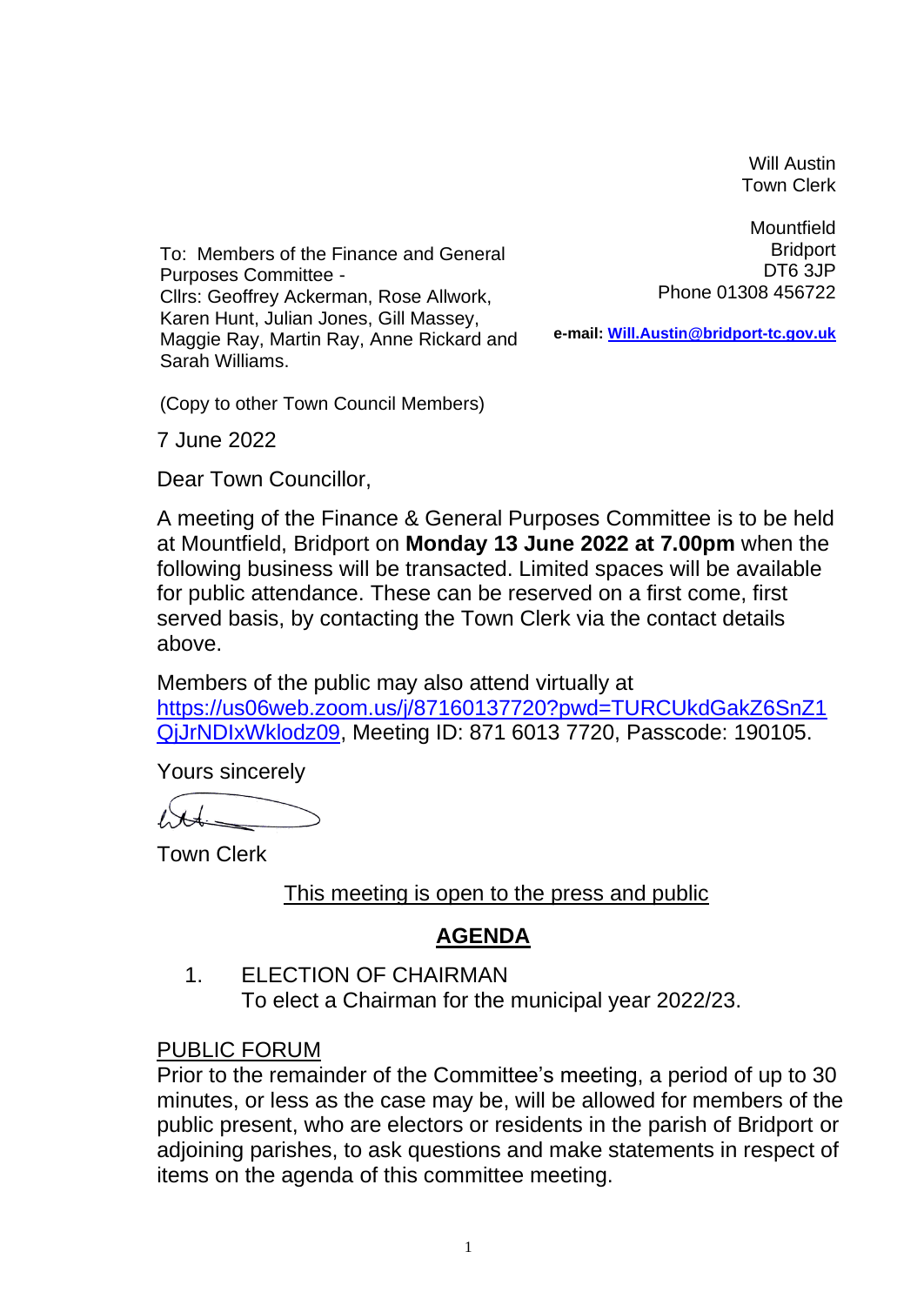- 2. APOLOGIES To receive apologies for absence submitted by Members.
- 3. DECLARATIONS OF INTEREST To receive any declarations of interest by members.
- 4. ELECTION OF VICE-CHAIRMAN To elect a Vice-Chairman for the municipal year 2022/23.
- 5. MINUTES To confirm the minutes of the meeting of the Committee held on 14 March 2022 [\(copy enclosed\).](https://www.bridport-tc.gov.uk/wp-content/uploads/2022/03/M-14-03-22.pdf)
- 6. BEST VALUE AND SCRUTINY SUB COMMITTEE To receive the minutes of the meeting held on 7 June 2022 and to consider the recommendations therein [\(enclosed\).](https://www.bridport-tc.gov.uk/wp-content/uploads/2022/06/M-07-06-22.pdf)
- 7. ANNUAL ACCOUNTS YEAR ENDING 31 MARCH 2022 To approve the annual accounts, [ENCL: 3721.](https://www.bridport-tc.gov.uk/wp-content/uploads/2022/06/13-06-22-Draft-Annual-Accounts-2021-22-ENCL-3721.pdf)
- 8. SERVICES ADMINISTERED BY THE TOWN SURVEYOR Town Surveyor to report on ongoing projects, including, but not limited to:
	- Bridport Bus Station
	- Mountfield Window Replacement
	- Play Area Improvements
	- Summer Events
	- Changing Places Toilet
	- Torchlight Procession
	- Old Dairy Site
	- Plottingham Fields Enhancement Scheme
	- Solar Car Ports
	- West Bay Pontoon Gate
	- Asset Transfers

and to agree any actions arising.

- 9. MARKET AND BUSINESS LIAISON WORKING GROUP
	- (i) To confirm the existing Working Group remit "to take forward issues relating to the market and local business promotion" – and note the scheduled dates for meetings: 21 June 2022, 18 October 2022, 7 February 2023 and 11 April 2023, all at 4pm; and
	- (ii) To agree any changes to the membership, including additional